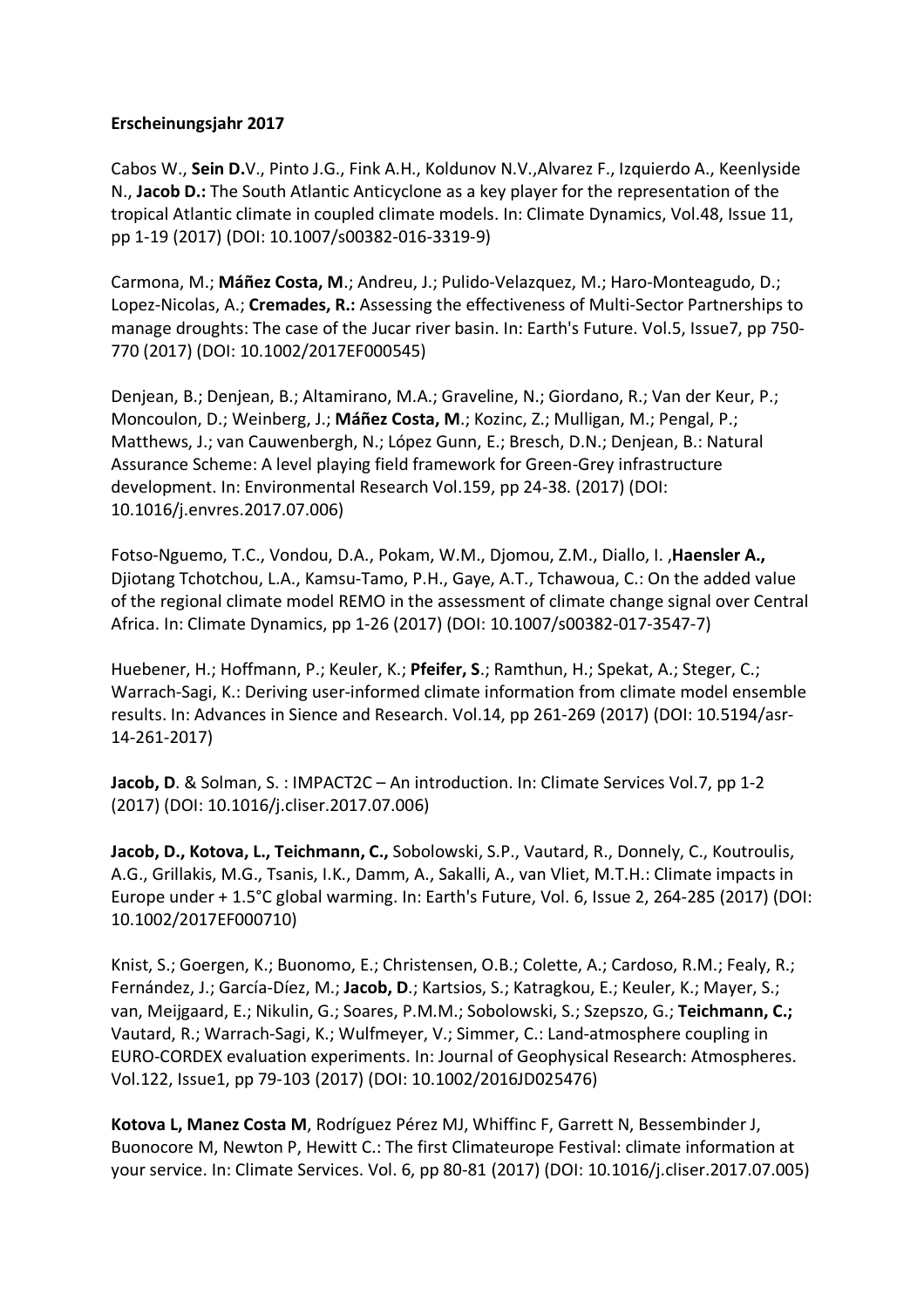**Kovalevsky, D**.V.; Hewitt, R.; de Boer, C.; Hasselmann, K.: A dynamic systems approach to the representation of policy implementation processes in a multi-actor world. In: Discontinuity, Nonlinearity, and Complexity. Vol. 6, Issue 3, pp 219-245 (2017) (DOI: 10.5890/DNC.2017.09.001)

**Manez Costa M**; Shreve, C.; Carmona, M.: How to shape climate risk policies after the Paris agreement? The importance of perceptions as a driver for climate risk management. In: Earth's Future, Vol.5, Issue 10, pp 1027-1033 (2017) (DOI: 10.1002/2017EF000597)

Paeth, H.; Paxian, A.; **Sein, D**.; **Jacob, D**.; Panitz, H. J.; Warscher, M.; Fink, A.; Kunstmann, H.; Breil, M.; Engel, T.; Krause, A.; Tödter, J.; Ahrens, B.: Decadal and multi-year predictability of the West African monsoon and the role of dynamical downscaling. In: Meteorologische Zeitschrift, Vol. 26, Issue 4, 363-377 (2017) (DOI: 10.1127/metz/2017/0811)

**Preuschmann, S**.; **Haensler, A.; Kotova, L**.; Duerk, N.; Eibner, W.; Waidhofer, C.; Haselberger, C.; **Jacob, D**: The IMPACT2C web-atlas – Conception, organization and aim of a web-based climate service product. In: Climate Services. Vol.7, pp 115-127, (2017) (DOI: 10.1016/j.cliser.2017.03.005)

Púčik, T.; Groenemeijer, P.; Rädler, A. T.; Tijssen, L.; Nikulin, G.; Prein, A. F.; van Meijgaard, E.; Fealy, R.; **Jacob, D. & Teichmann, C**.: Future Changes in European Severe Convection Environments in a Regional Climate Model Ensemble. In: Journal of Climate, Vol.30, pp 6771 – 6794, (2017) (DOI: 10.1175/JCLI-D-16-0777.1)

**Schuck-Zöller, S, Cortekar, J., Jacob, D.**: Evaluating co-creation of knowledge: From Quality Criteria and Indicators to Methods. In: Advances in Science and Research, Vol. 14, 305-312, (2017) (DOI: 10.5194/asr-14-305-2017)

**Steppeler, J**.; Klemp, J.B.: Advection on Cut-Cell Grids for an Idealized Mountain of Constant Slope. In: Monthly Weather Review. Vol.145, Issue 5, pp 1765-1777 (2017) (DOI: 10.1175/MWR-D-16-0308.1)

**Steuri, B., Cortekar, J., Bender, S.**: The relevance of co-development to ensure a high resolution urban climate model's practicability and user friendliness. In: Springer. 2017

Swart, R.J., K. de Bruin, S. Dhenain, G. Dubois, A. Groot, **E. von der Forst**: Developing climate information portals with users: Promises and pitfalls. In: Climate Services. Vol. 6, pp 12-22, (2017) (DOI: 10.1016/j.cliser.2017.06.008)

**Viktor, E.; Ehlert, S.; Haensler, A.; Guillén Bolaños, T.; Blome, T.; Máñez Costa, M**.: The 5th International Conference on Climate Services (ICCS5) – 'Innovation in Climate Services and Capacity Building'. In: Climate Services, Vol. 5, pp 1-2, (2017) (DOI: 10.1016/j.cliser.2017.04.002)

Vondou, D.A, **Haensler, A**.: Evaluation of simulations with the regional climate model REMO over Central Africa and the effect of increased spatial resolution. In: International Journal of Climatology, Vol. 37, Issue 51, 741-760, (2017) (DOI: 10.1002/joc.5035)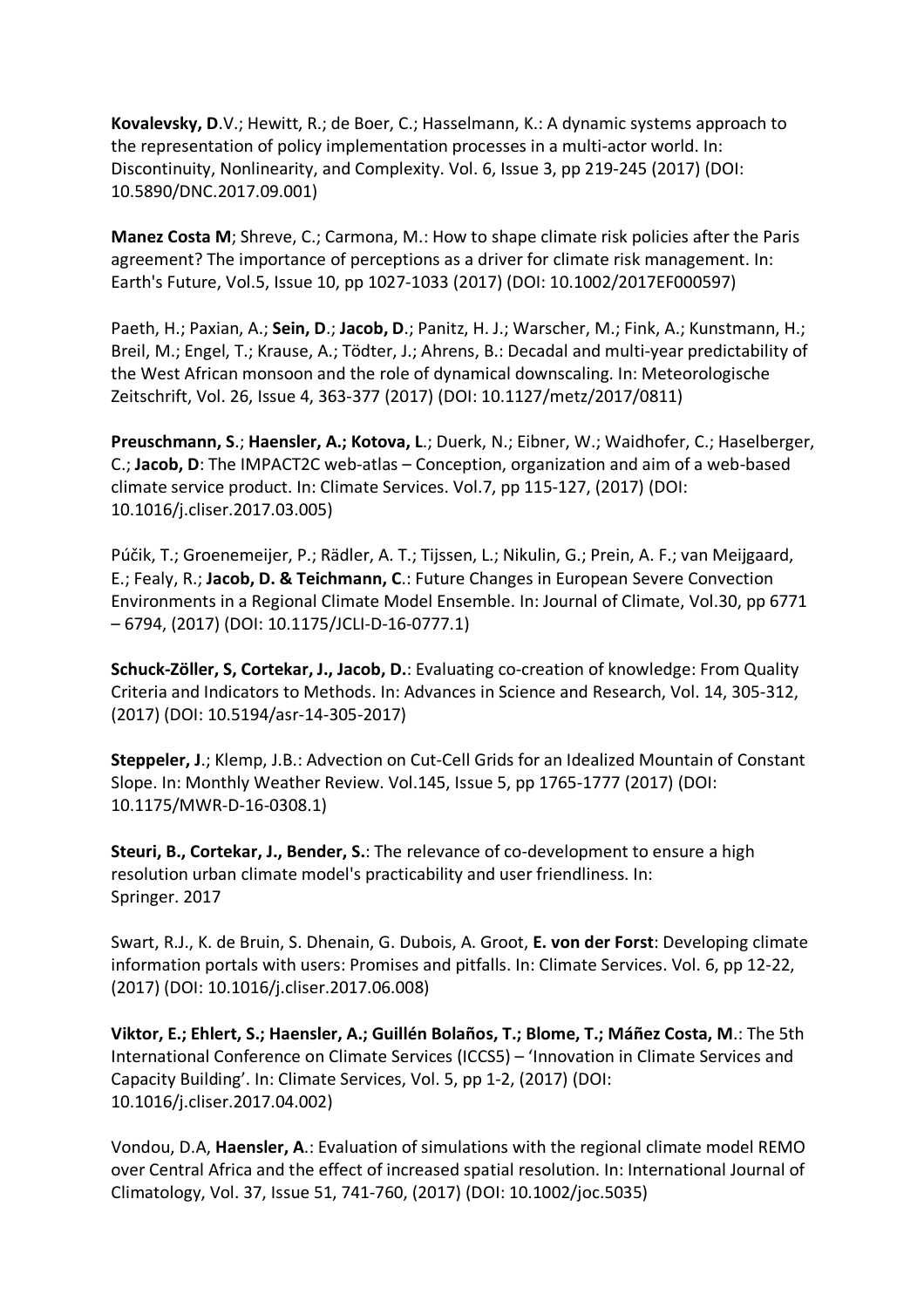**Weber, T., Haensler, A., Jacob, D**.: Sensitivity of the atmospheric water cycle to corrections of the sea surface temperature bias over southern Africa in a regional climate model. In: Climate Dynamics, Vol. 51, pp 1-15, (2017) (DOI: 10.1007/s00382-017-4052-8)

Williges, K., Mechler, R., **Bowyer, P**., and Balkovic, J: Towards an assessment of adaptive capacity of the European agricultural sector to droughts. In: Climate Services, Vol.7, pp 47- 63, (2017) (DOI: 10.1016/j.cliser.2016.10.003)

## **Weitere Publikationen**

**Bender, S., Brune, M., Cortekar, J., Groth, M.:** Klimaanpassung im Stadtsystem – der GERICS-Stadtbaukasten als Brücke zwischen Wissenschaft und Praxis. In: Wasser in Deiner Stadt von morgen. (Hrsg.): IWARU [Institut für Wasser-Ressourcen-Umwelt] (Ed.) 2017 21- 26. ISBN 978-3-938137-93-2

Froelich, C., Gioli, G., **Cremades, R**. and Myrttinen, H.: Water Security Across the Gender Divide (Water Security in a New World). Springer 2017. ISBN 978-3319640440

**Groth, M**. und Rose, J.: Infrastrukturen (Energie- und Wasserversorgung). In: Meinke, I., von Storch, H. und Claußen, M. (Hrsg.): 2. Hamburger Klimabericht – Wissen über Klima, 2017.

**Groth, M**.: Klimaverhandlungen: Solide Ergebnisse, neue Dynamik. In: Wirtschaftsdienst – Zeitschrift für Wirtschaftspolitik, Vol. 97, Issue 12, pp 832-832, 2017

**Groth, M.**: Stromnetzausbau: Mehr als nur Übertragungsnetze Wirtschaftsdienst. In: Zeitschrift für Wirtschaftspolitik, Vol.97, Issue 5, pp 313-314, 2017

Hewitt, R., **Kovalevsky, D.,** de Boer, C., and Hasselmann, K.: Modelling actors' influence on land use change. In : Bregt, A., Sarjakoski, T., Lammeren, R. van, Rip, F. (Hrsg.): Societal Geo-Innovation : short papers, posters and poster abstracts of the 20th AGILE Conference on Geographic Information Science. Wageningen University & Research 2017. ISBN 978-90- 816960-7-4

**Jacob, D.; Bender, S.**: Extremereignisse in der Zukunft - Welche Aussagen sind durch Klimaprojektionen möglich? In: GWF, Wasser - Abwasser. Vol.158, Issue7-8, pp 85-88, 2017

Meinke I., **Rechid D**., Tinz B., Maneke M., Lefebvre C. , Isokeit E: Klima der Region - Zustand, bisherige Entwicklung und mögliche Änderungen bis 2100. In: Meinke, I., von Storch, H. und Claußen, M. (Hrsg.): 2. Hamburger Klimabericht – Wissen über Klima. 2017.

Myrttinen, H., **Cremades, R**., Froelich, C. and Gioli, G.,: Bridging Troubled Waters: Water Security Across the Gender Divide. In: Froelich, C., Gioli, G., **Cremades, R**. and Myrttinen, H. (Hrsg.): Water Security Across the Gender Divide (Water Security in a New World) Springer 2017, ISBN 978-3319640440